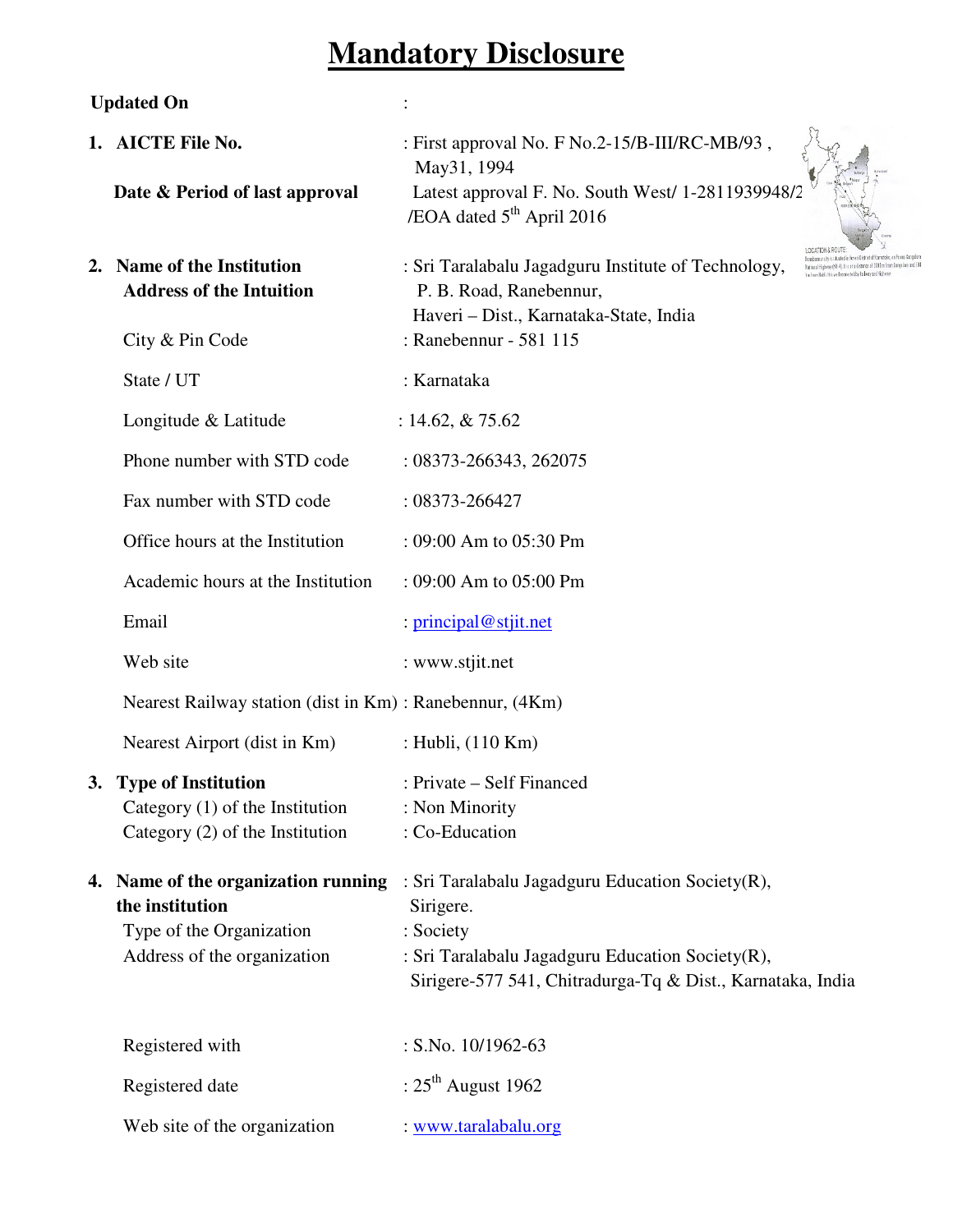| 5. Name of the affiliating University<br>Address | : Visvesvaraya Technological University<br>: "Jnana Sangama", Belgaum – 590 018, Karnataka-State |
|--------------------------------------------------|--------------------------------------------------------------------------------------------------|
| Website                                          | : www.vtu.ac.in                                                                                  |
| Latest affiliation period                        | : VTU/Aca/2016-2017 dated $4^{th}$ Jan2017                                                       |
| <b>6.</b> Name of Principal/Director             | : Dr. B Shivakumara                                                                              |
| <b>Exact Designation</b>                         | : Principal                                                                                      |
| Phone number with STD code                       | $: 08373 - 266343, 262075$                                                                       |
| Fax number with STD code                         | $: 08373 - 266427$                                                                               |
| Email                                            | : principal@stjit.net                                                                            |
| <b>Highest Degree</b>                            | : PhD                                                                                            |
| Field of specialization                          | : Studies on Suitability of Fiber Rain forced High Volume fly                                    |
|                                                  | Ash Concrete for rigid pavement.                                                                 |

### **7. Governing Board Members** :

Members of the Sri Taralabalu Jagadguru Education Society®

| $\mathbf{1}$   | Sri Madhujjayini Sadharma Simhasanadeesha        | President                |
|----------------|--------------------------------------------------|--------------------------|
|                | Sri Taralabalu Jagadguru Sri 1108                |                          |
|                | Dr. Shivamurthy Shivacharya Mahaswamiji          |                          |
|                | Sri Taralabalu Jagadguru Education Society,      |                          |
|                | Sirigere-577 541, Chitradurga Taluk & Dist       |                          |
| $\overline{2}$ | Sri Panditharadya Shivacharya Swamiji            | Member                   |
|                | Sri Taralabalu Shakhamatha                       |                          |
|                | Sanehalli-577 515 Hosadurga Tq. Chitradurga Dist |                          |
| 3              | Sri. Shivaprakasha Shivacharya Swamiji           | Member                   |
|                | Sri Taralabalu Shakhamatha                       |                          |
|                | Halakatta-573 117. Arasikere Tq. Hassan Dist.    |                          |
| $\overline{4}$ | Dr. Siddaiah                                     | <b>General Secretary</b> |
|                | Sri Taralabalu Jagadguru Education Society,      |                          |
|                | Sirigere-577 541, Chitradurga Taluk & Dist       |                          |
| $\overline{5}$ | Sri K Kenchappa B.Sc, (Ag)                       | <b>Chief Executive</b>   |
|                | Sri Taralabalu Jagadguru Education Society,      | Officer                  |
|                | Sirigere-577 541, Chitradurga Taluk & Dist       |                          |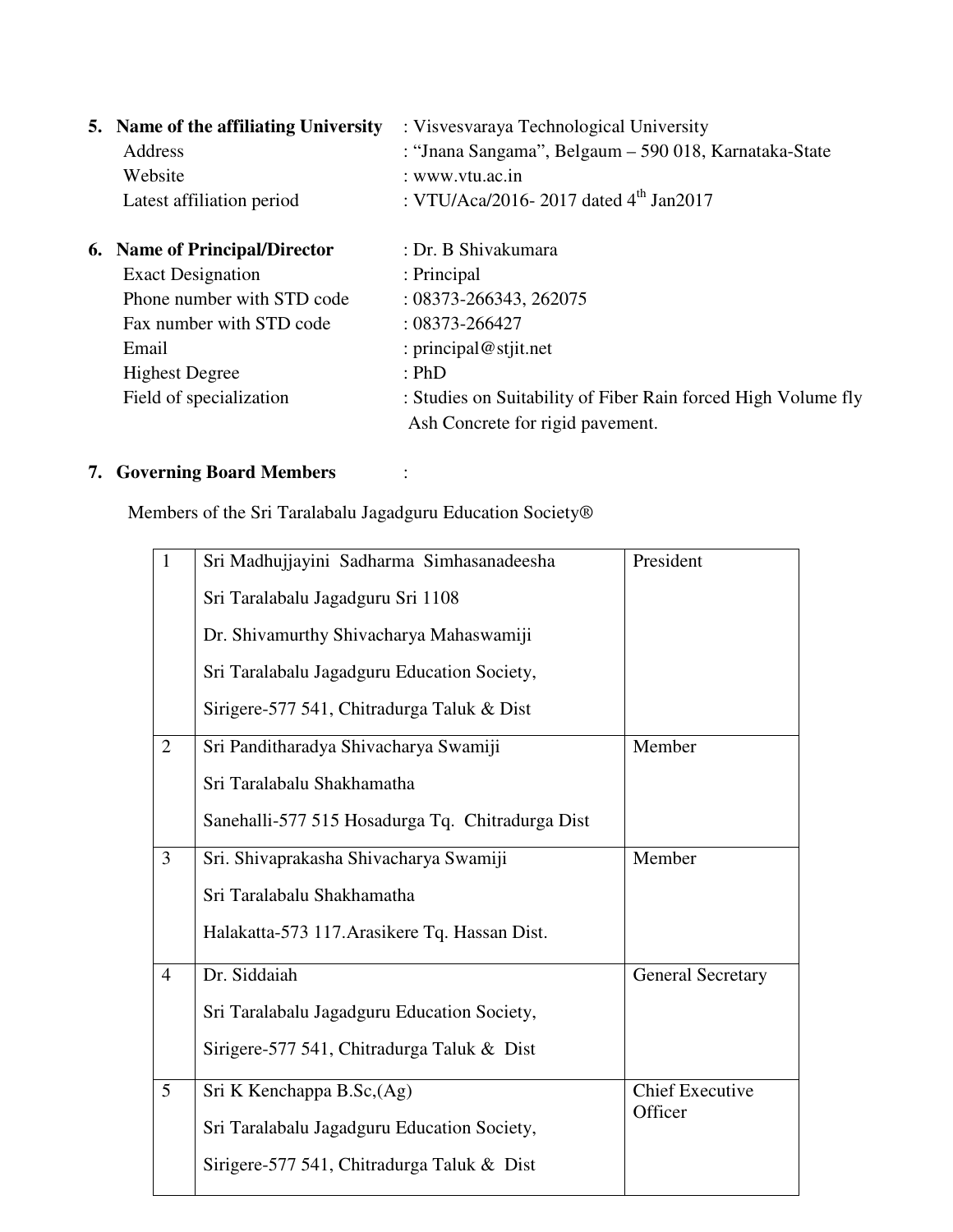| 6              | Prof. S B Ranganath, MA, MEd.,                          | Administrative<br>Officer |
|----------------|---------------------------------------------------------|---------------------------|
|                | Sri Taralabalu Jagadguru Education Society,             |                           |
|                | Sirigere-577 541, Chitradurga Taluk & Dist              |                           |
| $\overline{7}$ | Sri K R Jayadevappa, BA. LLb.                           | Member                    |
|                | Ex. Member of Rajyasabha.                               |                           |
|                | "Chinmay", $1662/5.9$ <sup>th</sup> Main, $3rd$ Cross   |                           |
|                | Teachers Colony, Vidyanagar Davangere – 577 005.        |                           |
| 8              | Sri S Rudregowda A. M. I. E.                            | Member                    |
|                | Indrustrialist, "Sharada Nilaya"                        |                           |
|                | 2 <sup>nd</sup> Cross, Venkatesh Nagara, Shimoga-577201 |                           |
| 9              | Prof. B Siddalingaiah, Msc.                             | Member                    |
|                | No. 3482, MCC 'B' Block, Davangere - 577 004            |                           |
| 10             | Sri D G Benakappa                                       | Members                   |
|                | 'Shanthala'                                             |                           |
|                | Ist Cross, Gandhi Nagar, Shimoga-577201                 |                           |
| 11             | Sri. C. Siddappa, Bcom, LLB<br>Advocate.                | Member                    |
|                | Harapanahalli – 583 131, Davangere Dist.                |                           |
| 12             | Sri M B Channabasavanagouda                             | Member                    |
|                | Merchants                                               |                           |
|                | Chitradurga Maganur Basappa & Sons., P B Road,          |                           |
|                | Chitradurga Taluk & Dist -577501                        |                           |
| 13             | Sri G B Dyamanna Bsc, BL.,                              | Member                    |
|                | 3 <sup>rd</sup> Cross, JCR Extension                    |                           |
|                | Chitradurga Taluk & Dist -577501                        |                           |
| 14             | Sri C V Siddappa Ex-MLA                                 | Member                    |
|                | Arasikere-573103, Hassan Dist.                          |                           |
| 15             | Sri D G Shantanagouda, Ex: MLA.                         | Member                    |
|                | <b>Shankar Rice Mills</b>                               |                           |
|                | Gollarahalli, Honnali -577217, Davangere Dist.          |                           |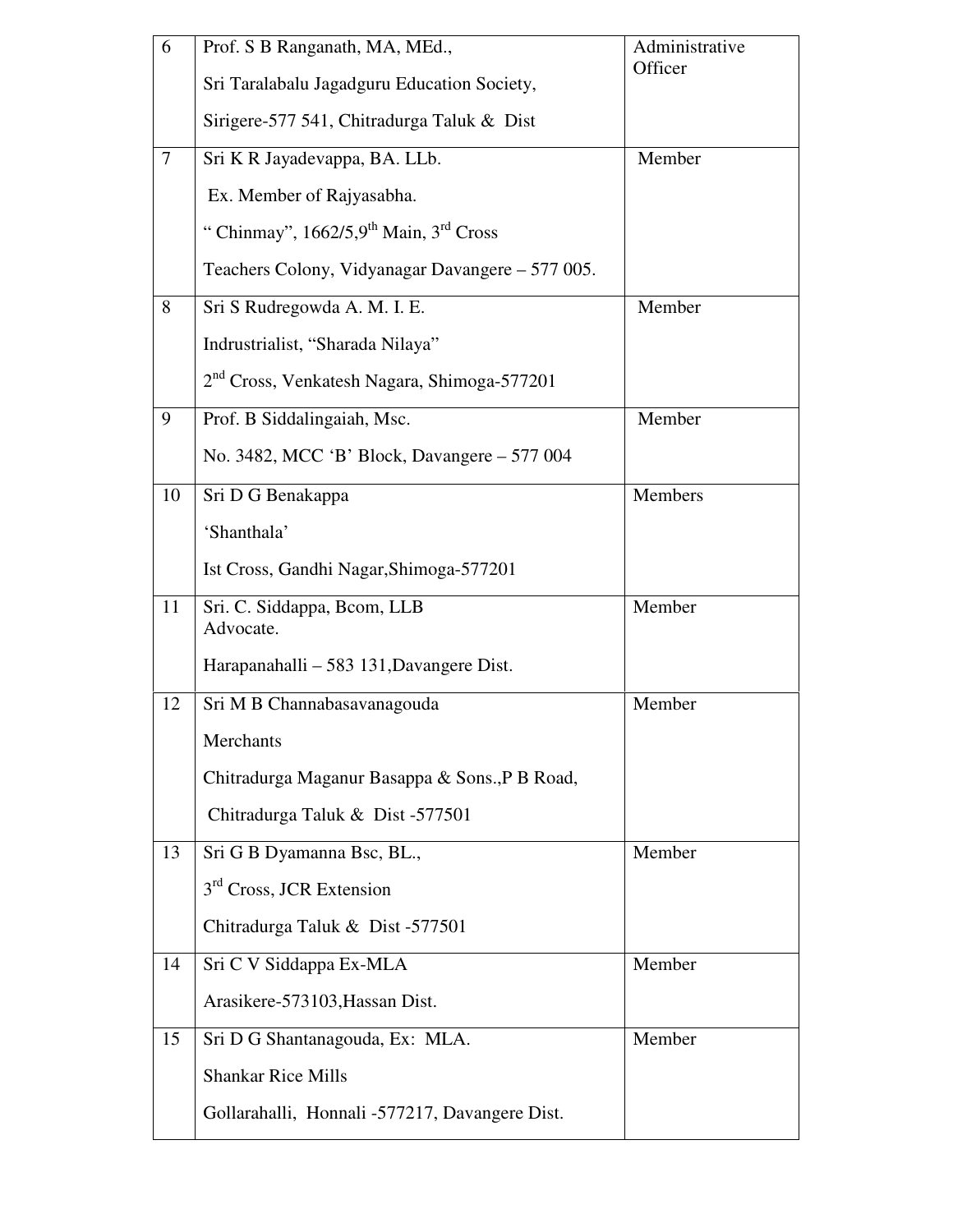| 16 | Sri Kotrappa B Virupakshar, BE.,                              | Member |
|----|---------------------------------------------------------------|--------|
|    | Retd Executiv Engineer                                        |        |
|    | No. 27,1 <sup>st</sup> Cross, Visveswar Nagar, Near Sub Jail, |        |
|    | Bubli-580032, Dharwad-Dist                                    |        |
| 17 | Sri S M Rajashekarappa B.E.                                   | Member |
|    | #116/82. Kirvadi layout. K B Extension                        |        |
|    | Davangere $-577002$ .                                         |        |
| 18 | Sri S S Patil. Bcom.                                          | Member |
|    | Hirekerur – 581 111, Haveri Dist.                             |        |
| 19 | Sri S B Shekharagowda.                                        | Member |
|    | Sindigere $-577$ 146.                                         |        |
|    | Chikkamangalore, Taluk & Dist                                 |        |
| 20 | Sri H A Shanmukhappa, BE                                      | Member |
|    | D No. $1028,26^{th}$ Main, $39^{th}$ Cross                    |        |
|    | 4 <sup>th</sup> T Block, Jayanagar., Bangalore-560011         |        |

Frequency of meetings  $&$  date of : Twice in a year, .Last meeting

- **8.** Academic Advisory Body : Enclosure-1 Frequency of meetings & date of : twice in a year, Oct  $26^{th}$  2016 and Jan 19<sup>th</sup> 2017 Last meeting
- **9.** Organizational Chart : Enclosure-2
- **10.** Student feedback mechanism on : At the end of each semester feedback from the Institutional Governance/faculty students is taken and evaluated. The concerned Performance teacher is accordingly been impression upon.
- 11. Grievance redressal Mechanism

Student's counselors and student Welfare officer will take care of student grievance. Frequent student councilor meeting are held. Students are also taken care of their medical problems by campus medical officer. SWO will take care of the student personal problems.

A committee consisting of professors and senior professors will consider and redress the grievances of the students along the discussion with the management.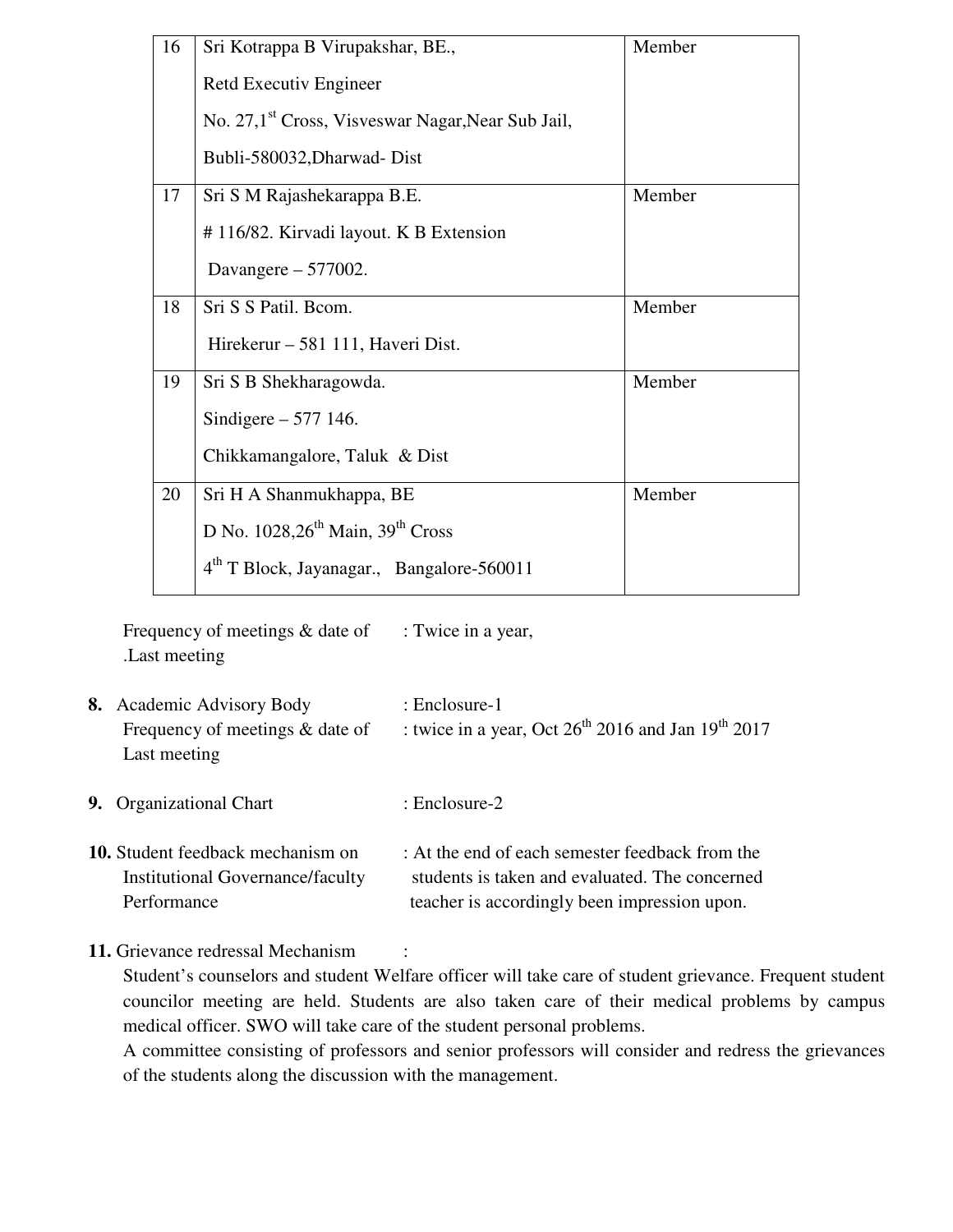| 12. Name of the department               | : Civil Engineering                                                                                                                                           |
|------------------------------------------|---------------------------------------------------------------------------------------------------------------------------------------------------------------|
| Course                                   | : Civil Engineering                                                                                                                                           |
| Level                                    | $:$ UG                                                                                                                                                        |
|                                          | 1 <sup>st</sup> Year of approval by the Council : 1980 (AICTE approval No. F.2-15/b-111/RC-MB/93<br>Dated 31/5/1994                                           |
| <b>Year wise Sanctioned Intake</b>       | 2014-15<br>2015-16<br>2016-17<br>$\ddot{\phantom{a}}$<br>120<br>120<br>120                                                                                    |
| Year wise Actual Admissions              | 129<br>114<br>111<br>$\ddot{\cdot}$                                                                                                                           |
| Cut off Marks- General quota             | 203<br>137<br>137<br>$\ddot{\cdot}$                                                                                                                           |
| % Students passed with Distinction:      | 2013-14<br>2014-15 2015-16<br>72.05<br>72.51<br>52.41                                                                                                         |
| % Students passed with first Class       | 21.37<br>37.24<br>23.52<br>$\mathbb{R}^2$                                                                                                                     |
| <b>Students Placed</b>                   | 08<br>9<br>19<br>$\ddot{\cdot}$                                                                                                                               |
| Average Pay package, Rs./Year            | 2.8lakhs<br>3 lakhs<br>162000.00                                                                                                                              |
| <b>Students opted for Higher Studies</b> | $\therefore$ 12                                                                                                                                               |
| Accreditation Status of the course       | : Accreditation applied                                                                                                                                       |
| <b>Doctoral Courses</b>                  | : No                                                                                                                                                          |
| Foreign Collaborations, if any           | $\frac{1}{2}$ $\frac{1}{2}$                                                                                                                                   |
| Professional Society Memberships         | : Yes (ISTE), IEEE                                                                                                                                            |
| Professional activities                  | : Conducted training for local Engineer $&$ Construction<br>Industry human resources                                                                          |
| Consultancy activities                   | : The Consultancy services are extended for<br>various projects of government and<br>Non-Governmental organization                                            |
| <b>Grants</b> fetched                    | $: 8$ lakhs                                                                                                                                                   |
| Departmental Achievements                | : Concentration being given to the academic activities<br>in the departments and academic excellence has been<br>Achieved                                     |
| Distinguished Alumni                     | : Sri H R Shantarajanna Superintendent Engg Design<br>Sri. Ayodhya Rami Reddy is working as CEO for MNC<br>Sri. Shivaprakash, Project Engg,<br>Sri. Prakash K |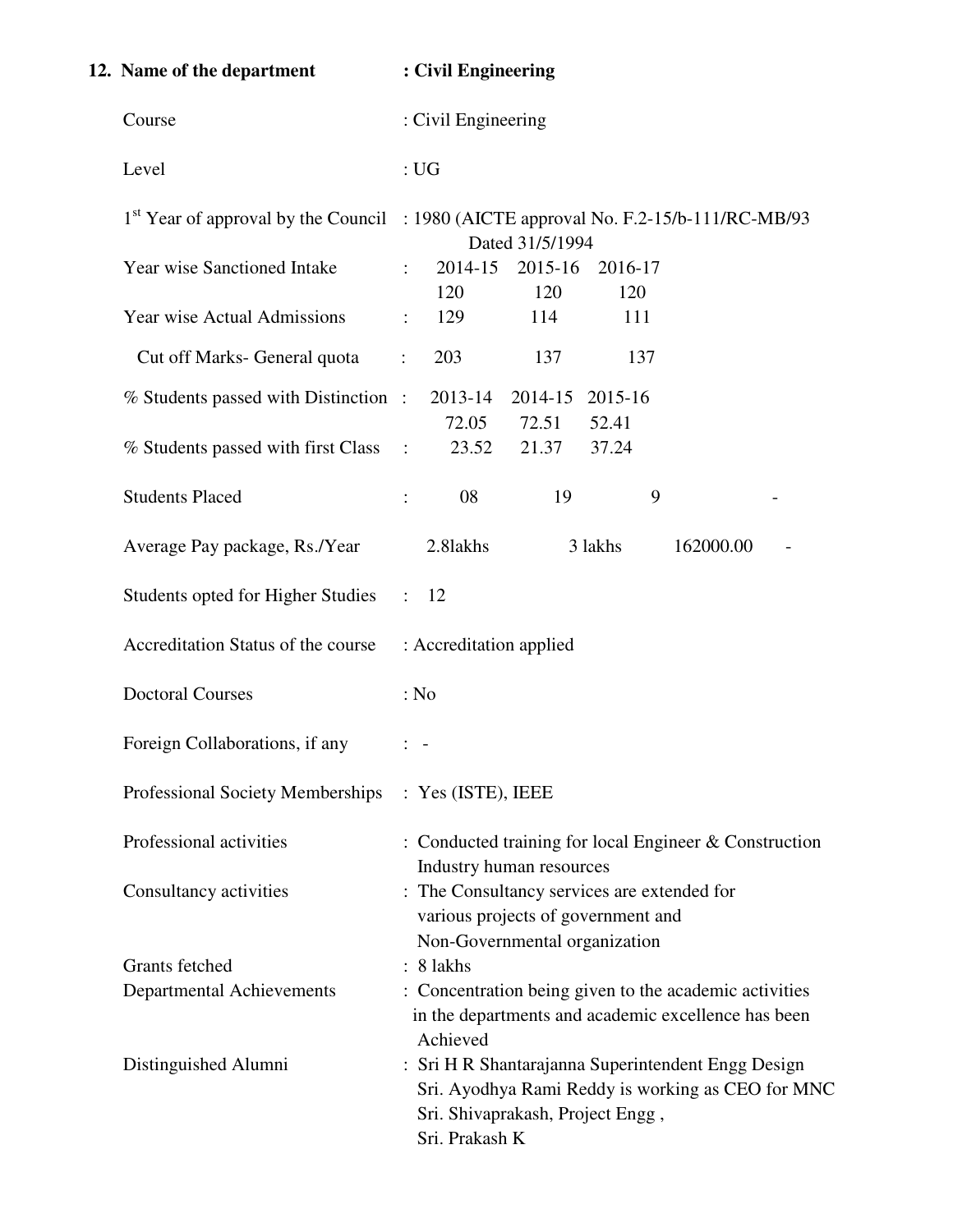| Name of the department                       | : Mechanical Engineering                                                                                                        |  |  |  |  |
|----------------------------------------------|---------------------------------------------------------------------------------------------------------------------------------|--|--|--|--|
| Course                                       | : Mechanical Engineering                                                                                                        |  |  |  |  |
| Level                                        | $:$ UG                                                                                                                          |  |  |  |  |
|                                              | 1 <sup>st</sup> Year of approval by the Council : 1980 (AICTE approval No. F.2-15/b-111/RC-MB/93<br>Dated 31/5/1994)            |  |  |  |  |
| Year wise Sanctioned Intake                  | 2015-16 2016-17<br>$: 2014 - 15$<br>120<br>120<br>120                                                                           |  |  |  |  |
| <b>Year wise Actual Admissions</b>           | 128<br>106<br>102                                                                                                               |  |  |  |  |
| Cut off Marks- General quota                 | 168<br>145<br>149<br>$\ddot{\cdot}$                                                                                             |  |  |  |  |
| % Students passed with Distinction : 2013-14 | 2014-15<br>2015-16<br>35.84<br>34.30<br>17.20                                                                                   |  |  |  |  |
| % Students passed with first Class           | 46.71<br>41.93<br>41.50<br>$\ddot{\cdot}$                                                                                       |  |  |  |  |
| <b>Students Placed</b>                       | 06<br>$\tau$<br>7<br>$\ddot{\cdot}$                                                                                             |  |  |  |  |
| Average Pay package, Rs./Year                | 2.81akhs<br>2.6 lakhs<br>228000<br>$\ddot{\phantom{0}}$                                                                         |  |  |  |  |
| <b>Students opted for Higher Studies</b>     | $\colon 6$                                                                                                                      |  |  |  |  |
| Accreditation Status of the course           | : Accreditation applied                                                                                                         |  |  |  |  |
| <b>Doctoral Courses</b>                      | : No                                                                                                                            |  |  |  |  |
| Foreign Collaborations, if any               | $\blacksquare$                                                                                                                  |  |  |  |  |
| Professional Society Memberships             | $:$ Yes (ISTE), IEEE                                                                                                            |  |  |  |  |
| Professional activities                      | conducted Training for local Engineers & people in<br>Mechanical & Automobile section.                                          |  |  |  |  |
| Consultancy activities                       | : The Consultancy services are extended for<br>various projects of government and                                               |  |  |  |  |
| Grants fetched                               | Non-Governmental organization<br>0.5 Lakhs                                                                                      |  |  |  |  |
| Departmental Achievements                    | : Concentration being given to the academic activities<br>in the departments and academic excellence has been<br>Achieved       |  |  |  |  |
| Distinguished Alumni                         | : Sri. ChannaveeraGouda S K, Principal Rural Poly,<br>Sri Venkat Subramanyan,<br>Sri Umesh S G, Senior Applicant Consultant IBM |  |  |  |  |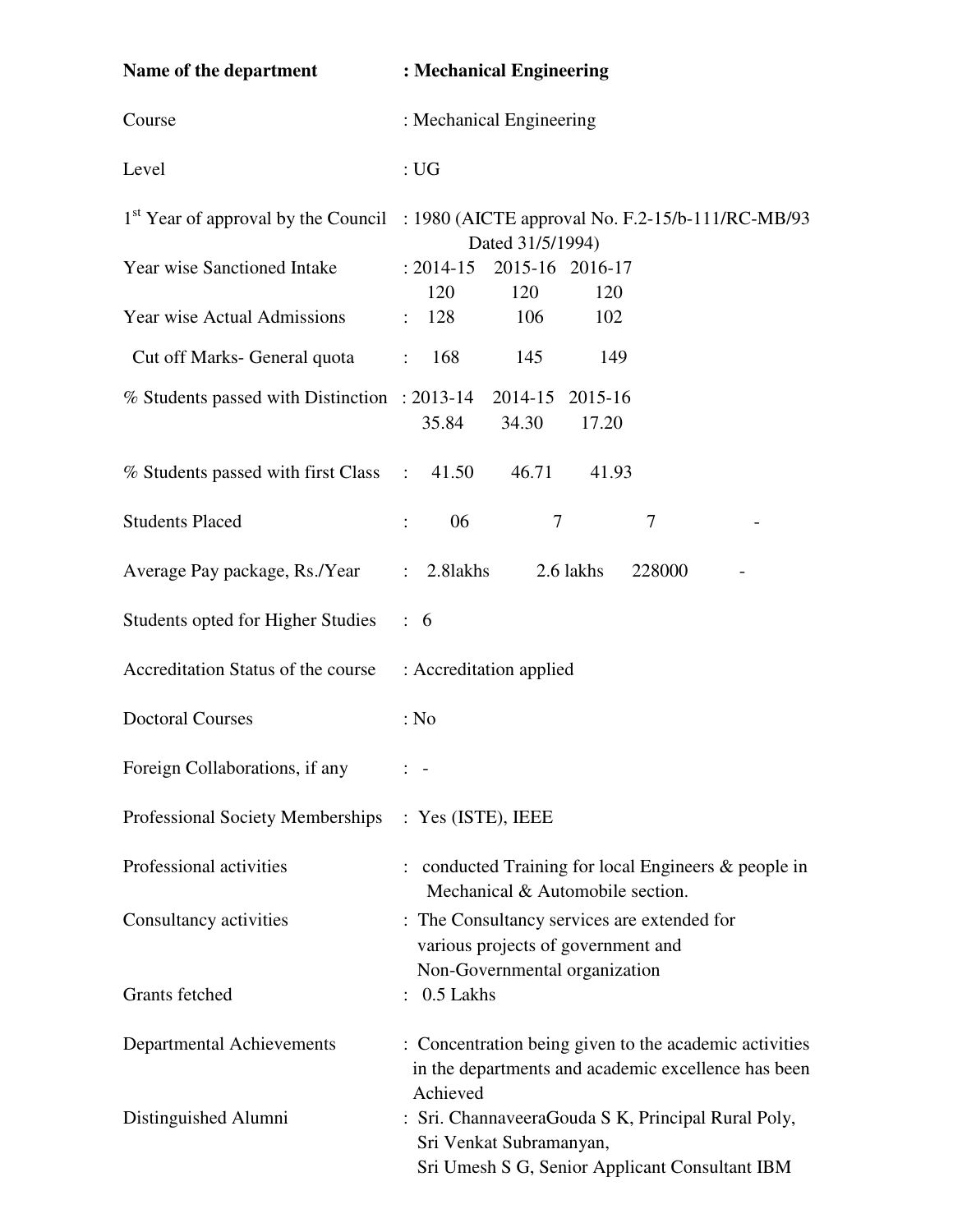| Name of the department                                       | : Electrical & Electronics Engineering                                                                                                                 |  |  |  |  |
|--------------------------------------------------------------|--------------------------------------------------------------------------------------------------------------------------------------------------------|--|--|--|--|
| Course                                                       | : Electrical & Electronics Engineering                                                                                                                 |  |  |  |  |
| Level                                                        | $:$ UG                                                                                                                                                 |  |  |  |  |
| Year wise Sanctioned Intake                                  | 1 <sup>st</sup> Year of approval by the Council : 1980 (AICTE approval No. F.2-15/b-111/RC-MB/93<br>Dated 31/5/1994)<br>2015-16 2016-17<br>$: 2014-15$ |  |  |  |  |
| <b>Year wise Actual Admissions</b>                           | 60<br>60<br>60<br>57<br>49<br>36<br>$\mathbb{Z}^{\mathbb{Z}}$                                                                                          |  |  |  |  |
| Cut off Marks- General quota                                 | 160<br>124<br>156<br>$\ddot{\cdot}$                                                                                                                    |  |  |  |  |
| % Students passed with Distinction : 2013-14 2014-15 2015-16 | 78.26<br>62.50<br>20                                                                                                                                   |  |  |  |  |
| % Students passed with first Class                           | 10.14<br>21.42<br>56.36<br>$\mathbb{R}^2$                                                                                                              |  |  |  |  |
| <b>Students Placed</b>                                       | 3<br>$\overline{2}$<br>$\overline{2}$<br>$\ddot{\cdot}$                                                                                                |  |  |  |  |
| Average Pay package, Rs./Year                                | $: 2.8$ lakhs<br>3.6 lakhs<br>246000                                                                                                                   |  |  |  |  |
| Students opted for Higher Studies                            | $\therefore$ 8                                                                                                                                         |  |  |  |  |
| Accreditation Status of the course                           | : Accreditation applied                                                                                                                                |  |  |  |  |
| <b>Doctoral Courses</b>                                      | : No                                                                                                                                                   |  |  |  |  |
| Foreign Collaborations, if any                               | $\frac{1}{2}$ $\frac{1}{2}$                                                                                                                            |  |  |  |  |
| <b>Professional Society Memberships</b>                      | $:$ Yes (ISTE), IEEE                                                                                                                                   |  |  |  |  |
| Professional activities                                      | : Conducting training for local electrical                                                                                                             |  |  |  |  |
| Consultancy activities                                       | : The Consultancy services are extended for<br>Various projects of government and                                                                      |  |  |  |  |
| Grants fetched                                               | Non-Governmental organization<br>$: 0.5$ Lakhs                                                                                                         |  |  |  |  |
| Departmental Achievements                                    | : Concentration being given to the academic activities<br>in the departments and academic excellence has been<br>Achieved                              |  |  |  |  |
| Distinguished Alumni                                         | : Dr. S F Kodad, Prof in Engg college, shimoga                                                                                                         |  |  |  |  |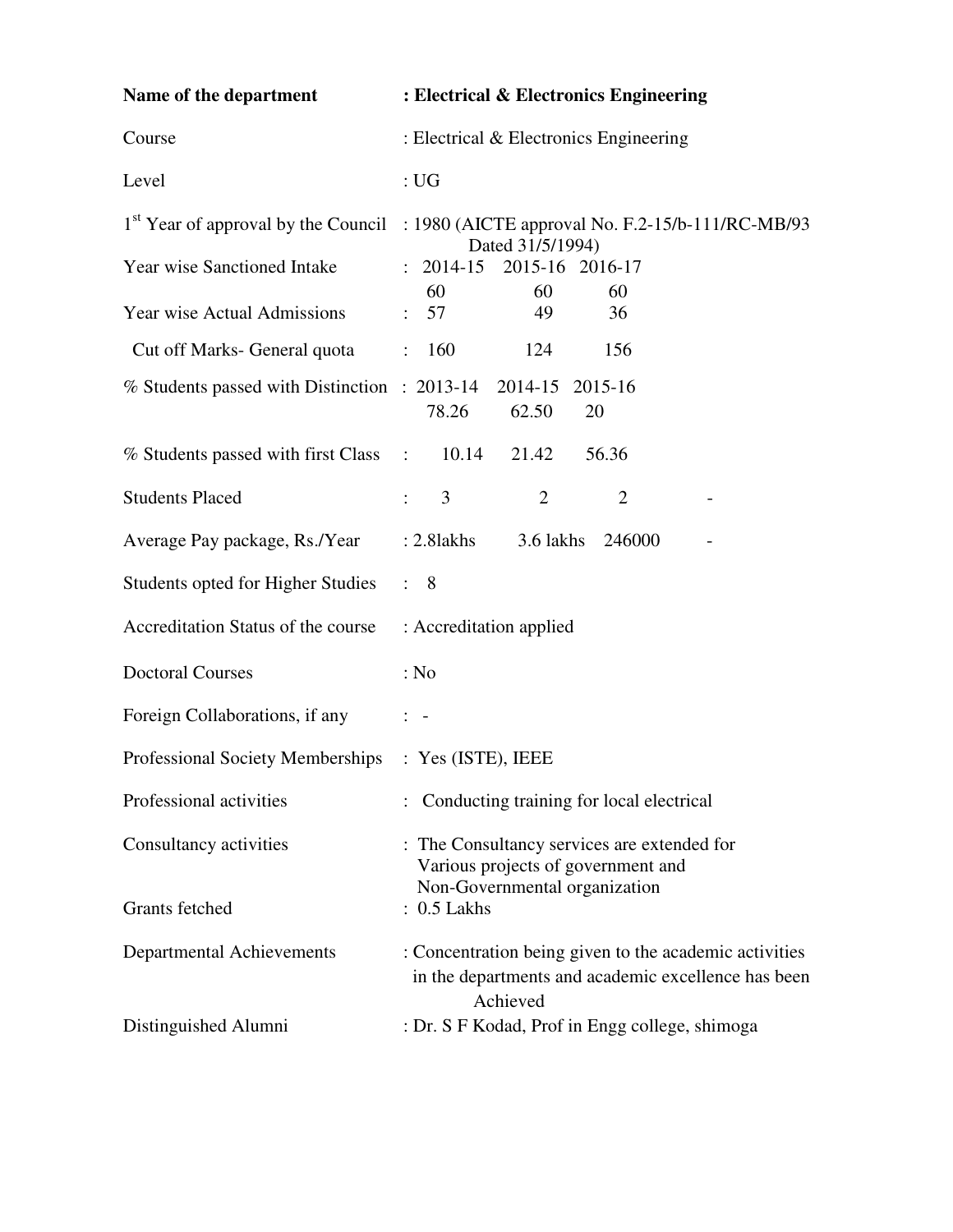| Name of the department                       | : Electronics & Communication Engineering                                                        |  |  |  |
|----------------------------------------------|--------------------------------------------------------------------------------------------------|--|--|--|
| Course                                       | : Electronics & Communication Engineering                                                        |  |  |  |
| Level                                        | $:$ UG                                                                                           |  |  |  |
|                                              | 1 <sup>st</sup> Year of approval by the Council : 1987 (AICTE approval No. F.2-15/b-111/RC-MB/93 |  |  |  |
|                                              | Dated 31/5/1994)                                                                                 |  |  |  |
| <b>Year wise Sanctioned Intake</b>           | $: 2014-15$<br>2015-16 2016-17                                                                   |  |  |  |
|                                              | 120<br>120<br>120                                                                                |  |  |  |
| Year wise Actual Admissions                  | 108<br>119<br>75<br>$\ddot{\cdot}$                                                               |  |  |  |
| Cut off Marks- General quota                 | 169<br>133<br>171<br>$\ddot{\cdot}$                                                              |  |  |  |
| % Students passed with Distinction : 2013-14 | 2014-15<br>2015-16                                                                               |  |  |  |
|                                              | 58.92<br>35.82<br>43.73                                                                          |  |  |  |
| % Students passed with first Class           | 48.71<br>33.92<br>33.33<br>$\ddot{\cdot}$                                                        |  |  |  |
| <b>Students Placed</b>                       | 12<br>5<br>14<br>$\ddot{\cdot}$                                                                  |  |  |  |
| Average Pay package, Rs./Year                | $: 2.8$ lakhs<br>2 lakhs<br>$24600 -$                                                            |  |  |  |
| <b>Students opted for Higher Studies</b>     | $\therefore$ 9                                                                                   |  |  |  |
| Accreditation Status of the course           | : Yet to be applied                                                                              |  |  |  |
| <b>Doctoral Courses</b>                      | : No                                                                                             |  |  |  |
| Foreign Collaborations, if any               | $\frac{1}{2}$ $\frac{1}{2}$                                                                      |  |  |  |
| Professional Society Memberships             | : Yes (ISTE), IEEE                                                                               |  |  |  |
| Professional activities                      | Conducted Training for the local TV & radio machines                                             |  |  |  |
| Consultancy activities                       | : The Consultancy services are extended for                                                      |  |  |  |
|                                              | Various projects of government and                                                               |  |  |  |
|                                              | Non-Governmental organization                                                                    |  |  |  |
| Grants fetched                               | $: 0.5$ Lakhs                                                                                    |  |  |  |
| Departmental Achievements                    | : Concentration being given to the academic activities                                           |  |  |  |
|                                              | in the departments and academic excellence has been                                              |  |  |  |
|                                              | Achieved                                                                                         |  |  |  |
| Distinguished Alumni                         | Sri. Jagadeesh H N<br>$\ddot{\cdot}$                                                             |  |  |  |
|                                              | Sri Sudarshan B S                                                                                |  |  |  |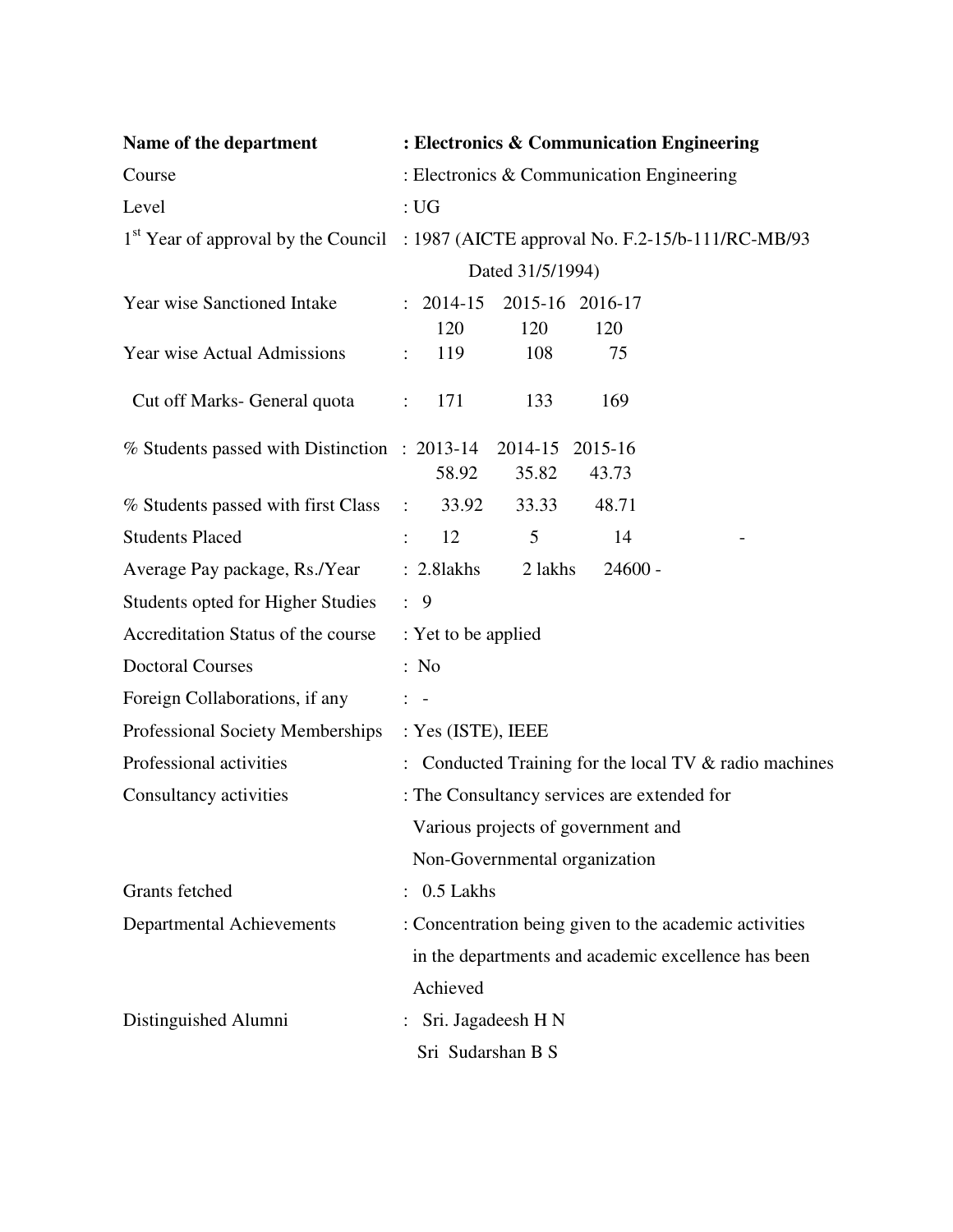| Name of the department                   | : Computer Science & Engineering                                                                 |  |  |  |  |  |
|------------------------------------------|--------------------------------------------------------------------------------------------------|--|--|--|--|--|
| Course                                   | : Computer Science & Engineering                                                                 |  |  |  |  |  |
| Level                                    | $:$ UG                                                                                           |  |  |  |  |  |
|                                          | 1 <sup>st</sup> Year of approval by the Council : 1992 (AICTE approval No. F.2-15/b-111/RC-MB/93 |  |  |  |  |  |
|                                          | Dated 31/5/1994)                                                                                 |  |  |  |  |  |
| Year wise Sanctioned Intake              | 2014-15<br>2015-16 2016-17<br>$\ddot{\cdot}$                                                     |  |  |  |  |  |
| Year wise Actual Admissions              | 120<br>120<br>120<br>99<br>103<br>110                                                            |  |  |  |  |  |
| Cut off Marks- General quota             | 152<br>137<br>137<br>$\ddot{\phantom{0}}$                                                        |  |  |  |  |  |
| % Students passed with Distinction:      | 2014-15<br>2015-16<br>2013-14<br>38.94<br>43.75<br>24                                            |  |  |  |  |  |
| % Students passed with first Class       | 50<br>42.10<br>23.75<br>$\ddot{\cdot}$                                                           |  |  |  |  |  |
| <b>Students Placed</b>                   | 15<br>9<br>13<br>$\ddot{\cdot}$                                                                  |  |  |  |  |  |
| Average Pay package, Rs./Year            | 3.6 lakhs 246000<br>2.81akhs<br>$\ddot{\cdot}$                                                   |  |  |  |  |  |
| <b>Students opted for Higher Studies</b> | $\therefore$ 8                                                                                   |  |  |  |  |  |
| Accreditation Status of the course       | : Yet to be applied                                                                              |  |  |  |  |  |
| <b>Doctoral Courses</b>                  | : No                                                                                             |  |  |  |  |  |
| Foreign Collaborations, if any           | $\frac{1}{2}$ $\frac{1}{2}$                                                                      |  |  |  |  |  |
| Professional Society Memberships         | : Yes (ISTE)                                                                                     |  |  |  |  |  |
| Professional activities                  | Conducted training for higher school children about internet                                     |  |  |  |  |  |
|                                          | & its application                                                                                |  |  |  |  |  |
| Consultancy activities                   | : The Consultancy services are extended for                                                      |  |  |  |  |  |
|                                          | various projects of government and                                                               |  |  |  |  |  |
|                                          | Non-Governmental organization                                                                    |  |  |  |  |  |
| Grants fetched                           | $: 0.5$ Lakhs                                                                                    |  |  |  |  |  |
| Departmental Achievements                | : Concentration being given to the academic activities                                           |  |  |  |  |  |
|                                          | in the departments and academic excellence has been                                              |  |  |  |  |  |
|                                          | Achieved                                                                                         |  |  |  |  |  |
| Distinguished Alumni                     | : Sri. Narayanan Sundareshan, Supervisor, Accad Tech                                             |  |  |  |  |  |
|                                          | Support, Canella University. USA                                                                 |  |  |  |  |  |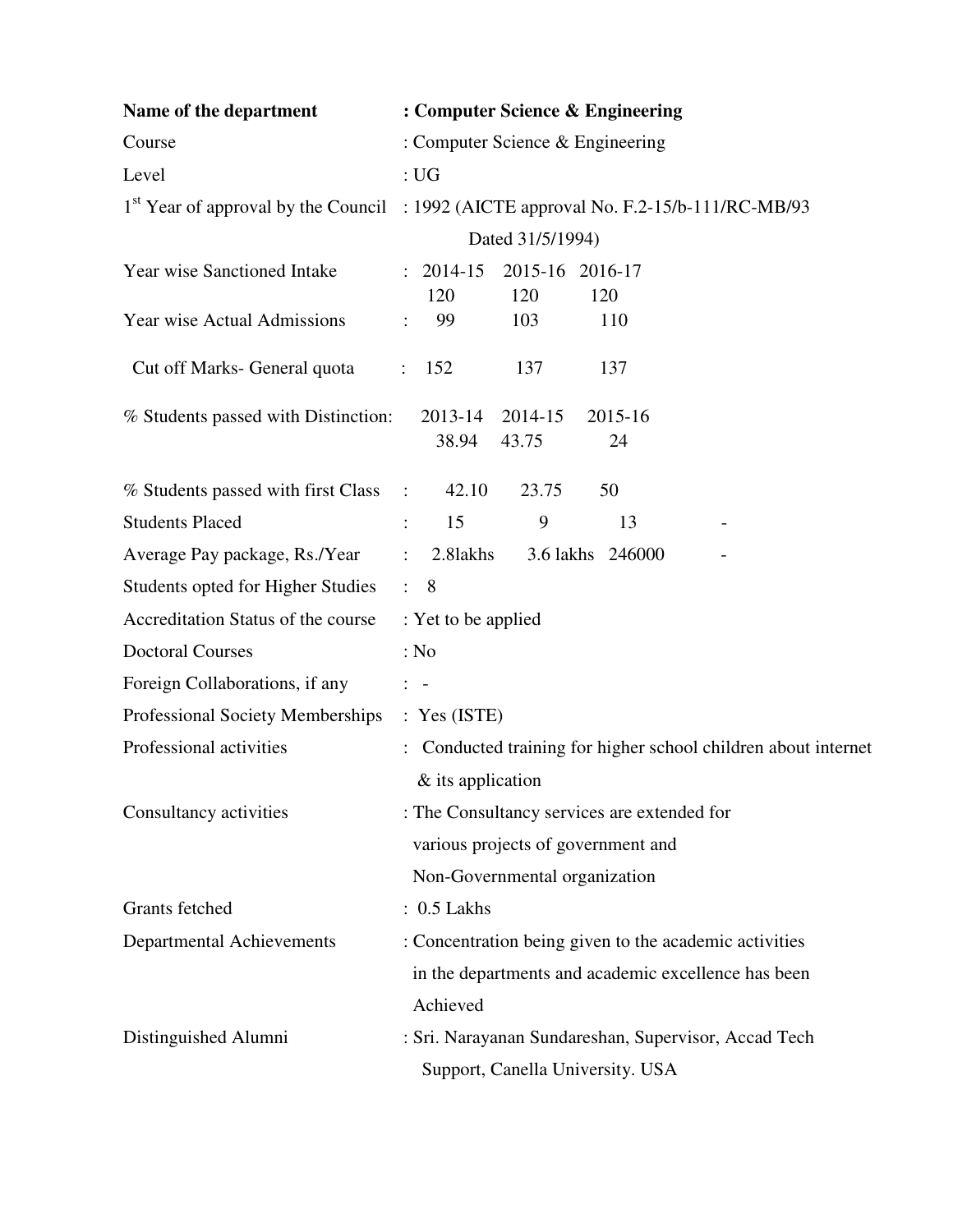| Name of the department                       | : Information Science & Engineering                                                                           |  |  |  |
|----------------------------------------------|---------------------------------------------------------------------------------------------------------------|--|--|--|
| Course                                       | : Information Science & Engineering                                                                           |  |  |  |
| Level                                        | $:$ UG                                                                                                        |  |  |  |
|                                              | 1 <sup>st</sup> Year of approval by the Council : 2001 (AICTE approval No. F.2-15/b-111/RC-MB/93              |  |  |  |
|                                              | Dated 31/5/1994)                                                                                              |  |  |  |
| <b>Year wise Sanctioned Intake</b>           | 2015-16 2016-17<br>$: 2014 - 15$<br>60<br>60<br>60                                                            |  |  |  |
| <b>Year wise Actual Admissions</b>           | 44<br>26<br>38<br>$\ddot{\cdot}$                                                                              |  |  |  |
| Cut off Marks- General quota                 | 142<br>145<br>128                                                                                             |  |  |  |
| % Students passed with Distinction : 2013-14 | 2014-15 2015-16<br>67.85<br>60<br>57.69                                                                       |  |  |  |
| % Students passed with first Class           | 35.55<br>26.92<br>21.42<br>$\ddot{\cdot}$                                                                     |  |  |  |
| <b>Students Placed</b>                       | 9<br>3<br>$\overline{4}$<br>$\ddot{\cdot}$                                                                    |  |  |  |
| Average Pay package, Rs./Year                | $: 2.8$ lakhs<br>2.4 lakhs 246000                                                                             |  |  |  |
| Students opted for Higher Studies            | $\therefore$ 5                                                                                                |  |  |  |
| Accreditation Status of the course           | : Yet to be applied                                                                                           |  |  |  |
| <b>Doctoral Courses</b>                      | : No                                                                                                          |  |  |  |
| Foreign Collaborations, if any               | $\frac{1}{2}$ $\frac{1}{2}$                                                                                   |  |  |  |
| Professional Society Memberships             | : Yes (ISTE), IEEE                                                                                            |  |  |  |
| Professional activities                      | : ISTE staff/Students chapters' activities                                                                    |  |  |  |
| Consultancy activities                       | : The Consultancy services are extended for                                                                   |  |  |  |
|                                              | various projects of government and                                                                            |  |  |  |
|                                              | Non-Governmental organization                                                                                 |  |  |  |
| Grants fetched                               | $: 0.5$ Lakhs                                                                                                 |  |  |  |
| Departmental Achievements                    | : Concentration being given to the academic activities<br>in the departments and academic excellence has been |  |  |  |
|                                              | Achieved                                                                                                      |  |  |  |
| Distinguished Alumni                         | : Yes, S G Makanur                                                                                            |  |  |  |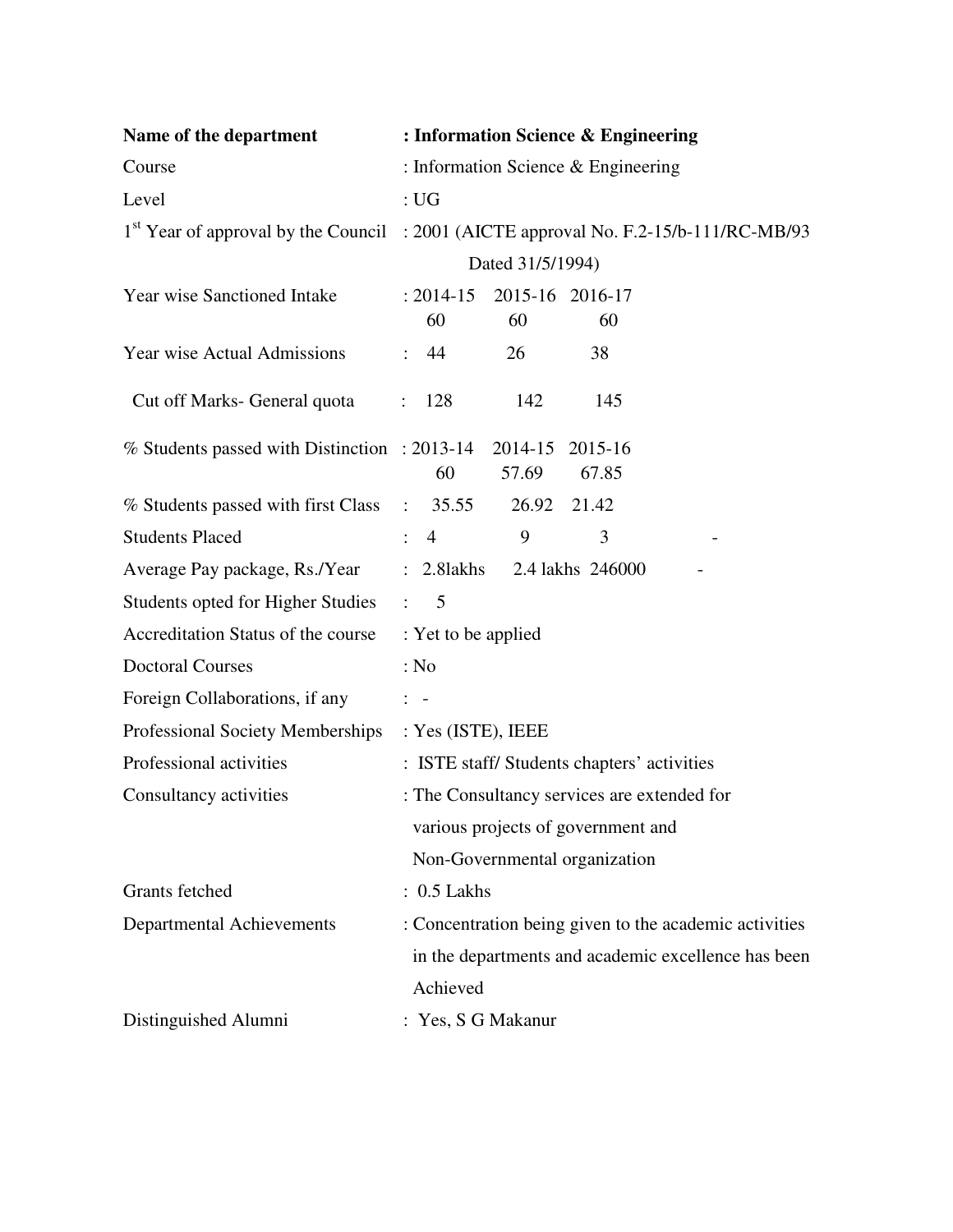| Name of the department                                                                            | : Mechanical Engineering     |                 |                  |  |  |  |
|---------------------------------------------------------------------------------------------------|------------------------------|-----------------|------------------|--|--|--|
| Course                                                                                            | : Machine design Engineering |                 |                  |  |  |  |
| Level                                                                                             | : PG                         |                 |                  |  |  |  |
| 1 <sup>st</sup> Year of approval by the Council : 2011 (AICTE approval F No. 1-405680692/2011/EOA |                              |                 |                  |  |  |  |
|                                                                                                   | Dated 6-9-2011)              |                 |                  |  |  |  |
| Year wise Sanctioned Intake                                                                       | $: 2014 - 15$                |                 | 2015-16 2016-17  |  |  |  |
|                                                                                                   | 18                           | 24              | 24               |  |  |  |
| Year wise Actual Admissions                                                                       | 16<br>$\mathbf{L}$           | 2               | $\boldsymbol{0}$ |  |  |  |
| Cut off Marks- General quota                                                                      | 1036<br>$\ddot{\cdot}$       | 3577            | $\boldsymbol{0}$ |  |  |  |
| % Students passed with Distinction : 2013-14                                                      |                              | 2014-15 2015-16 |                  |  |  |  |
|                                                                                                   | 86.67                        | 91.20           | 90.63            |  |  |  |
| % Students passed with first Class                                                                | :                            |                 |                  |  |  |  |
| <b>Students Placed</b>                                                                            |                              |                 |                  |  |  |  |
| Average Pay package, Rs./Year                                                                     |                              |                 |                  |  |  |  |
| Students opted for Higher Studies                                                                 | $\ddot{\phantom{1}}$         |                 |                  |  |  |  |
| Accreditation Status of the course                                                                |                              |                 |                  |  |  |  |
| <b>Doctoral Courses</b>                                                                           |                              |                 |                  |  |  |  |
| Foreign Collaborations, if any                                                                    |                              |                 |                  |  |  |  |
| Professional Society Memberships                                                                  | $\ddot{\cdot}$               |                 |                  |  |  |  |
| Professional activities                                                                           |                              |                 |                  |  |  |  |
| Consultancy activities                                                                            |                              |                 |                  |  |  |  |
| <b>Grants</b> fetched                                                                             |                              |                 |                  |  |  |  |
| <b>Departmental Achievements</b>                                                                  |                              |                 |                  |  |  |  |
| Distinguished Alumni                                                                              |                              |                 |                  |  |  |  |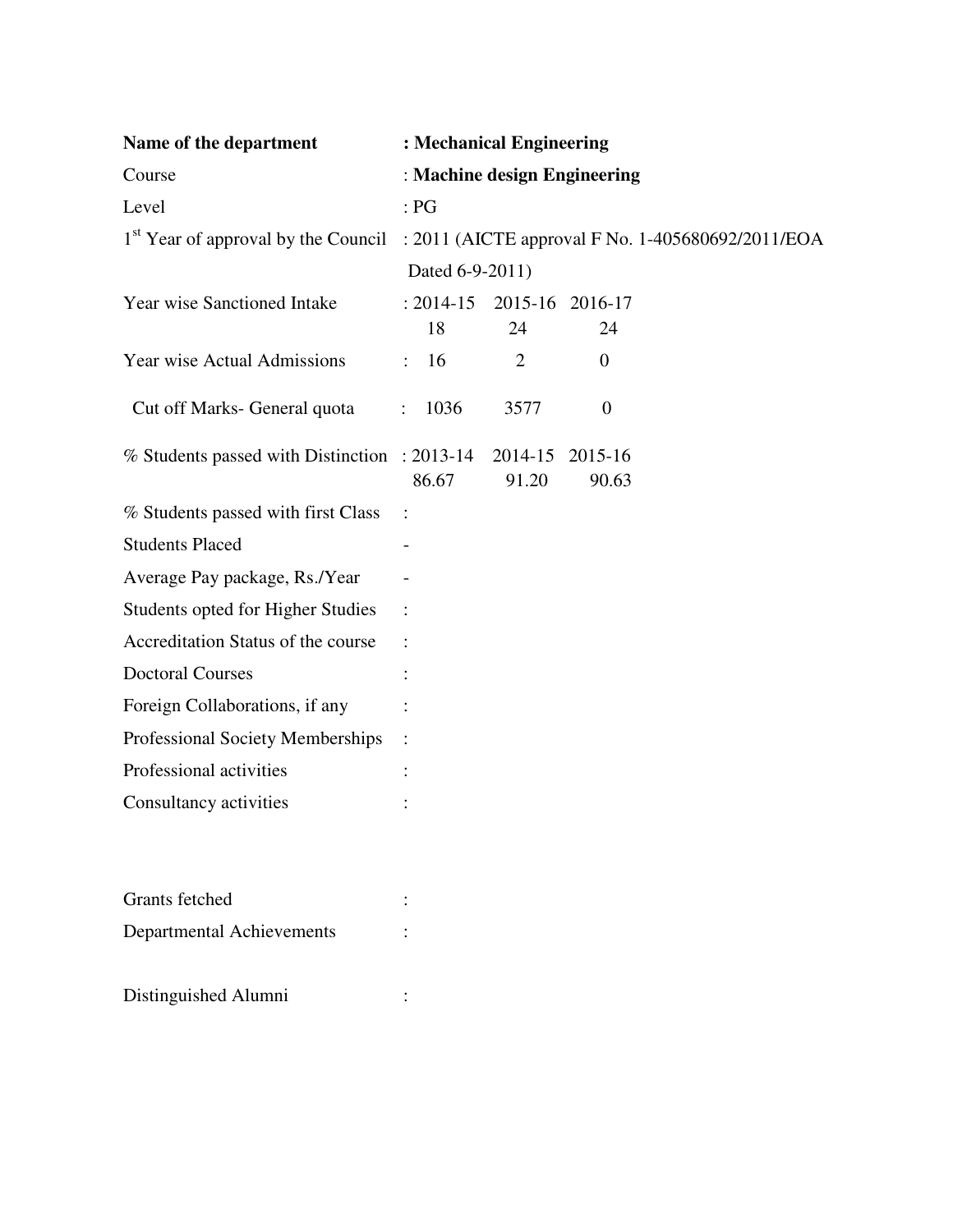| Name of the department                       |                      |                  | : Electronics & Communication Engineering                                                |  |  |
|----------------------------------------------|----------------------|------------------|------------------------------------------------------------------------------------------|--|--|
| Course                                       |                      |                  | : Digital Communication & Networking                                                     |  |  |
| Level                                        | : PG                 |                  |                                                                                          |  |  |
|                                              |                      |                  | 1st Year of approval by the Council : 2012(AICTE approval No. F.No. 1-737398522/2012 EOA |  |  |
|                                              |                      | Dated10-5-2012   |                                                                                          |  |  |
| <b>Year wise Sanctioned Intake</b>           | $: 2014 - 15$<br>24  | 24               | 2015-16 2016-17<br>24                                                                    |  |  |
| Year wise Actual Admissions                  | 17<br>$\ddot{\cdot}$ | $\overline{4}$   | $\overline{2}$                                                                           |  |  |
| Cut off Marks- General quota                 | : 1029               | 2124             | 4940                                                                                     |  |  |
| % Students passed with Distinction : 2013-14 | 92.86                | 2014-15<br>93.36 | 2015-16<br>96.13                                                                         |  |  |
| % Students passed with first Class           | $\vdots$             |                  |                                                                                          |  |  |
| <b>Students Placed</b>                       |                      |                  |                                                                                          |  |  |
| Average Pay package, Rs./Year                |                      |                  |                                                                                          |  |  |
| Students opted for Higher Studies            |                      |                  |                                                                                          |  |  |
| Accreditation Status of the course           |                      |                  |                                                                                          |  |  |
| <b>Doctoral Courses</b>                      |                      |                  |                                                                                          |  |  |
| Foreign Collaborations, if any               |                      |                  |                                                                                          |  |  |
| Professional Society Memberships             |                      |                  |                                                                                          |  |  |
| Professional activities                      |                      |                  |                                                                                          |  |  |
| Consultancy activities                       |                      |                  |                                                                                          |  |  |
|                                              |                      |                  |                                                                                          |  |  |
| Grants fetched                               |                      |                  |                                                                                          |  |  |
| <b>Departmental Achievements</b>             |                      |                  |                                                                                          |  |  |
| Distinguished Alumni                         |                      |                  |                                                                                          |  |  |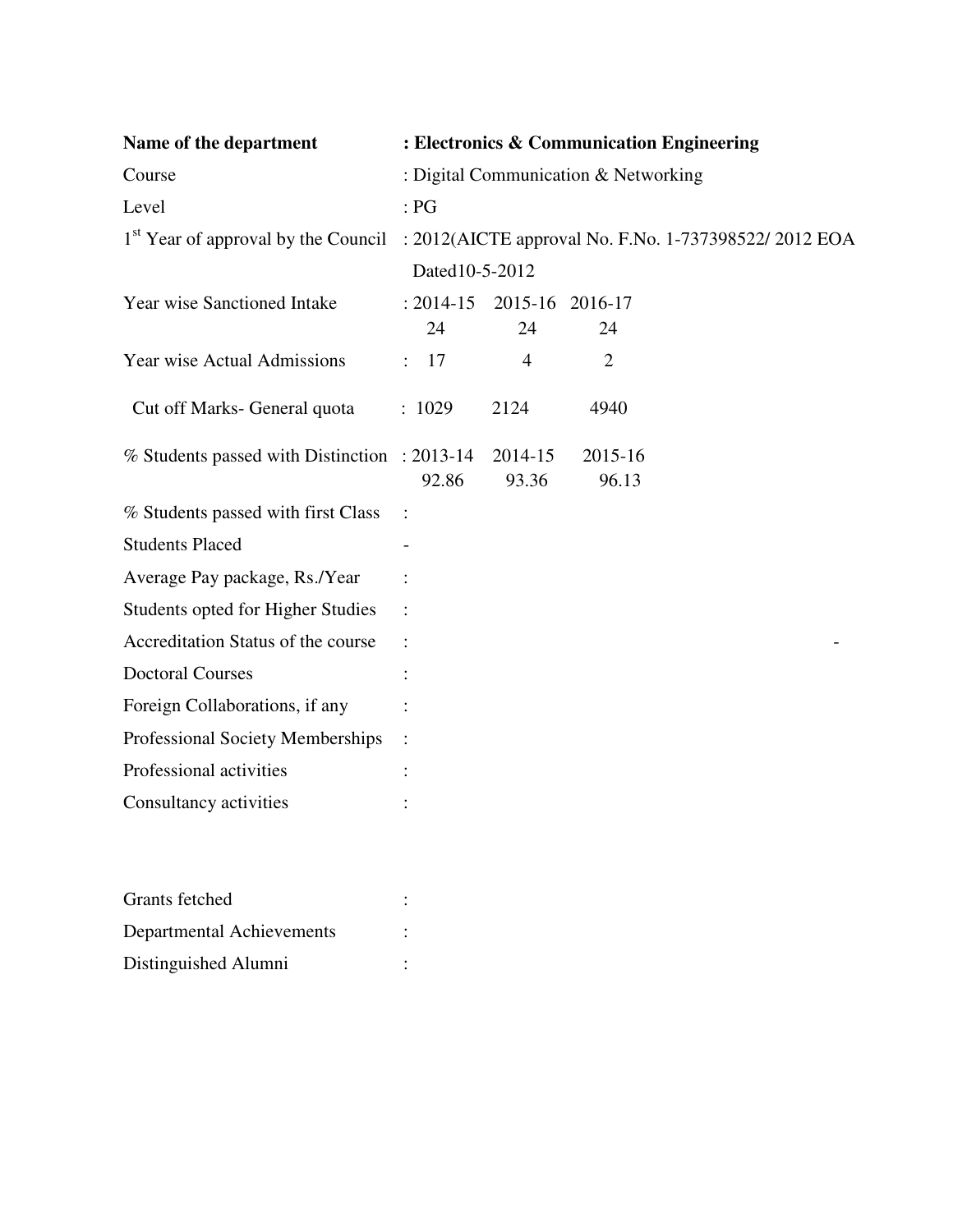| Name of the department                       |                |                |                  | : Computer Science & Engineering                                                                      |
|----------------------------------------------|----------------|----------------|------------------|-------------------------------------------------------------------------------------------------------|
| Course                                       |                |                |                  | : Computer Science & Engineering                                                                      |
| Level                                        |                | : PG           |                  |                                                                                                       |
|                                              |                |                |                  | 1 <sup>st</sup> Year of approval by the Council : 2012 (AICTE approval No F.No. 1-737398522/ 2012 EOA |
|                                              |                | Dated10-5-2012 |                  |                                                                                                       |
| Year wise Sanctioned Intake                  |                | $: 2014 - 15$  | 2015-16 2016-17  |                                                                                                       |
|                                              |                | 24             | 24               | 24                                                                                                    |
| <b>Year wise Actual Admissions</b>           | $\ddot{\cdot}$ | 21             | 3                | $\overline{0}$                                                                                        |
| Cut off Marks- General quota                 |                | 2056           | 3450             | $\boldsymbol{0}$                                                                                      |
| % Students passed with Distinction : 2013-14 |                | 94.74          | 2014-15<br>94.10 | 2015-16<br>95.00                                                                                      |
| % Students passed with first Class           | $\ddot{\cdot}$ |                |                  |                                                                                                       |
| <b>Students Placed</b>                       |                |                |                  |                                                                                                       |
| Average Pay package, Rs./Year                |                |                |                  |                                                                                                       |
| Students opted for Higher Studies            | $\ddot{\cdot}$ |                |                  |                                                                                                       |
| Accreditation Status of the course           |                |                |                  |                                                                                                       |
| <b>Doctoral Courses</b>                      |                |                |                  |                                                                                                       |
| Foreign Collaborations, if any               |                |                |                  |                                                                                                       |
| Professional Society Memberships             |                |                |                  |                                                                                                       |
| Professional activities                      |                |                |                  |                                                                                                       |
| Consultancy activities                       |                |                |                  |                                                                                                       |
| <b>Grants</b> fetched                        |                |                |                  |                                                                                                       |
| <b>Departmental Achievements</b>             |                |                |                  |                                                                                                       |
| Distinguished Alumni                         |                |                |                  |                                                                                                       |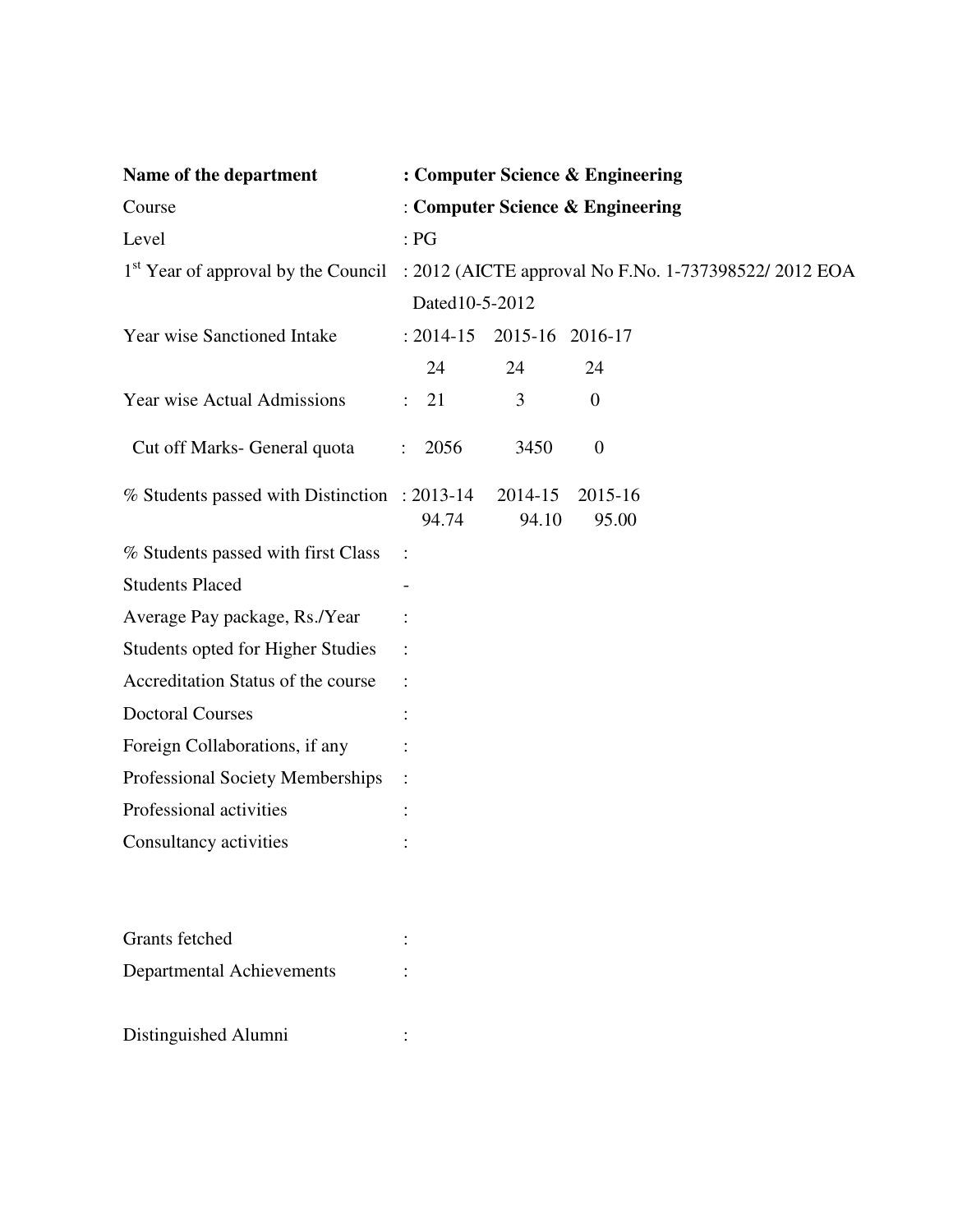| Name of the department                               | : Civil Engineering       |      |                                                                                            |  |
|------------------------------------------------------|---------------------------|------|--------------------------------------------------------------------------------------------|--|
| Course                                               | : Structural Engineering  |      |                                                                                            |  |
| Level                                                | : PG                      |      |                                                                                            |  |
|                                                      |                           |      | 1st Year of approval by the Council : 2014 (AICTE approval No F.No. 1-2016544227/2014/EOA/ |  |
|                                                      | Dated 4-6-2014            |      |                                                                                            |  |
| Year wise Sanctioned Intake                          | : 2014-15 2015-16 2016-17 |      |                                                                                            |  |
|                                                      | 24                        | 24   | 24                                                                                         |  |
| <b>Year wise Actual Admissions</b>                   | 9<br>$\ddot{\cdot}$       | 18   | 11                                                                                         |  |
| Cut off Marks- General quota                         | 1985<br>$\ddot{\cdot}$    | 1887 | 3158                                                                                       |  |
| % Students passed with Distinction : 2013-14 2014-15 |                           |      | 2015-16<br>100                                                                             |  |
| % Students passed with first Class                   | $\ddot{\cdot}$            |      |                                                                                            |  |
| <b>Students Placed</b>                               | $\overline{\phantom{0}}$  |      |                                                                                            |  |
| Average Pay package, Rs./Year                        |                           |      |                                                                                            |  |
| Students opted for Higher Studies                    | $\ddot{\cdot}$            |      |                                                                                            |  |
| Accreditation Status of the course                   |                           |      |                                                                                            |  |
| <b>Doctoral Courses</b>                              |                           |      |                                                                                            |  |
| Foreign Collaborations, if any                       |                           |      |                                                                                            |  |
| Professional Society Memberships                     |                           |      |                                                                                            |  |
| Professional activities                              |                           |      |                                                                                            |  |
| Consultancy activities                               |                           |      |                                                                                            |  |
| Grants fetched                                       |                           |      |                                                                                            |  |
| Departmental Achievements                            |                           |      |                                                                                            |  |
| Distinguished Alumni                                 |                           |      |                                                                                            |  |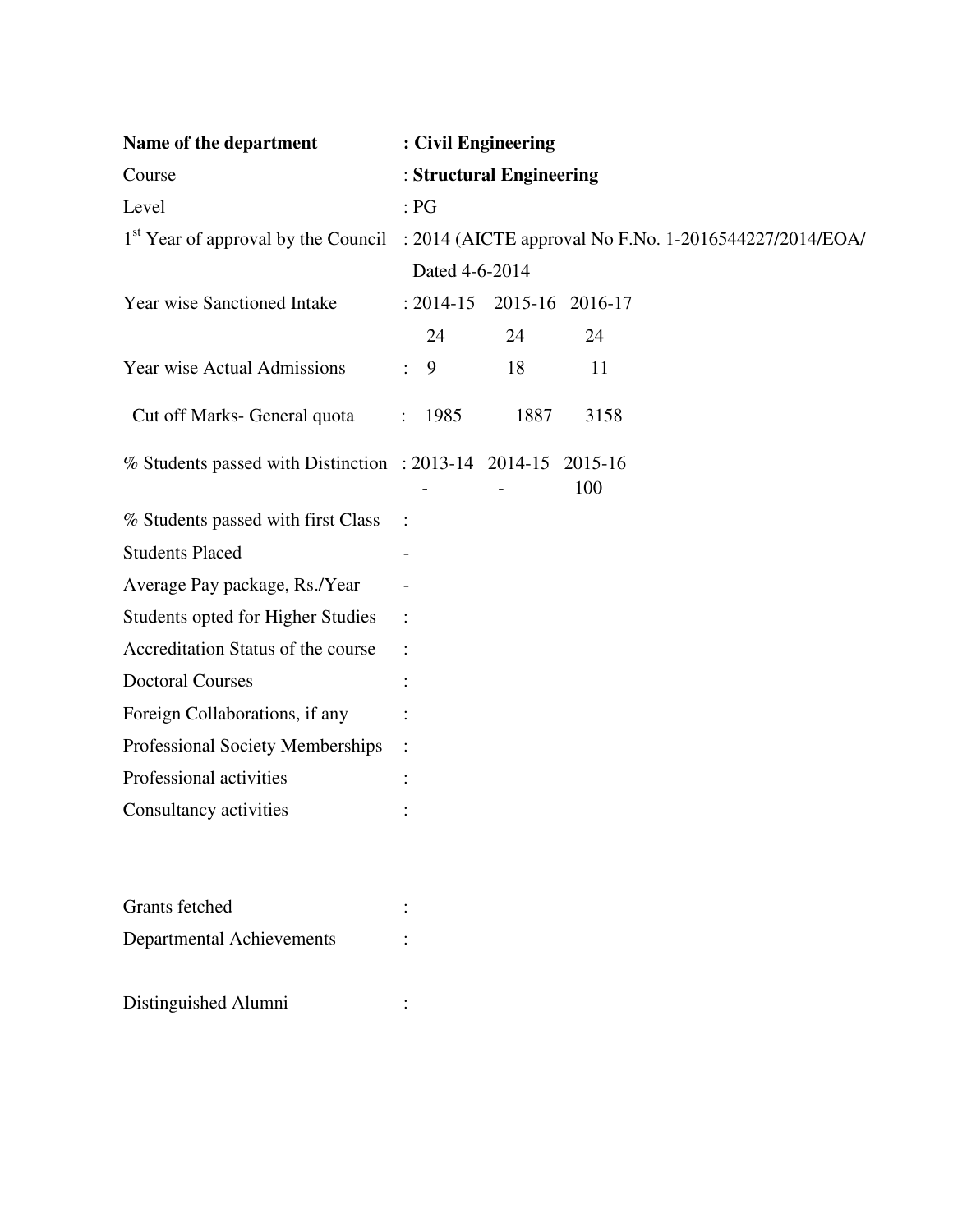| 13. Name of teaching Staff*                | <b>Enclosure-3</b>                        |          |                                               |
|--------------------------------------------|-------------------------------------------|----------|-----------------------------------------------|
| Designation                                |                                           |          |                                               |
| Department                                 |                                           |          |                                               |
| Date of Joining the Institution            |                                           |          |                                               |
| Qualifications with Class/Grade            |                                           |          |                                               |
| Total Experience in Years                  | : Teaching                                | Industry | Research                                      |
| Papers Published                           | : National                                |          | International                                 |
| Papers Presented in Conferences            | : National                                |          | International                                 |
| Ph.d Guide? Give field $&$ university      | : Field                                   |          | University                                    |
| PhDs/projects Guided                       | : PhD                                     |          | Project at Master level                       |
| <b>Books Published / IPRs/Patents</b>      | $\ddot{\cdot}$                            |          |                                               |
| Professional Memberships                   |                                           |          |                                               |
| <b>Consultancy Activities</b>              |                                           |          |                                               |
| Awards                                     |                                           |          |                                               |
| Grants fetched                             |                                           |          |                                               |
| Interaction with Professional Institution: |                                           |          |                                               |
| 14. Admission quota                        |                                           |          | : Students admitted through: CET, COMED-K and |
| Entrance test / admission criteria         | Management                                |          |                                               |
| Management.                                | As per Govt. order 40% for OBC,           |          |                                               |
|                                            | SC/ST and 45% for GM in PCM/PMB.          |          |                                               |
|                                            |                                           |          |                                               |
| Cut off/ last candidate admitted           | $: 2014 - 15$                             | 2015-16  | 2016-17                                       |
| CET Last Ranking- UG -                     | Civil Engg $: 91239$                      | 111037   | 128817                                        |
|                                            | Mech Engg: 90131                          | 129396   | 157956                                        |
|                                            | Elect Engg: 91029                         | 122156   | 156848                                        |
|                                            | E & C Engg : 95069                        | 125929   | 155280                                        |
|                                            | Comp. Se Engg : 87778                     | 971146   | 1527071                                       |
|                                            | Infor Sc Engg: 111037                     | 126766   | 151236                                        |
| CET Last Ranking - PG: MMD (Mech) : 20692  |                                           | 13201    | $\boldsymbol{0}$                              |
|                                            | <b>LND</b> ( <b>E</b> & <b>C</b> ): 18757 | 10608    | 2202                                          |
|                                            | <b>Comp.Se: (CSE) : 20151</b>             | 11588    | $\boldsymbol{0}$                              |
|                                            | <b>CSE</b> (Civil): 20293                 | 13685    | 9712                                          |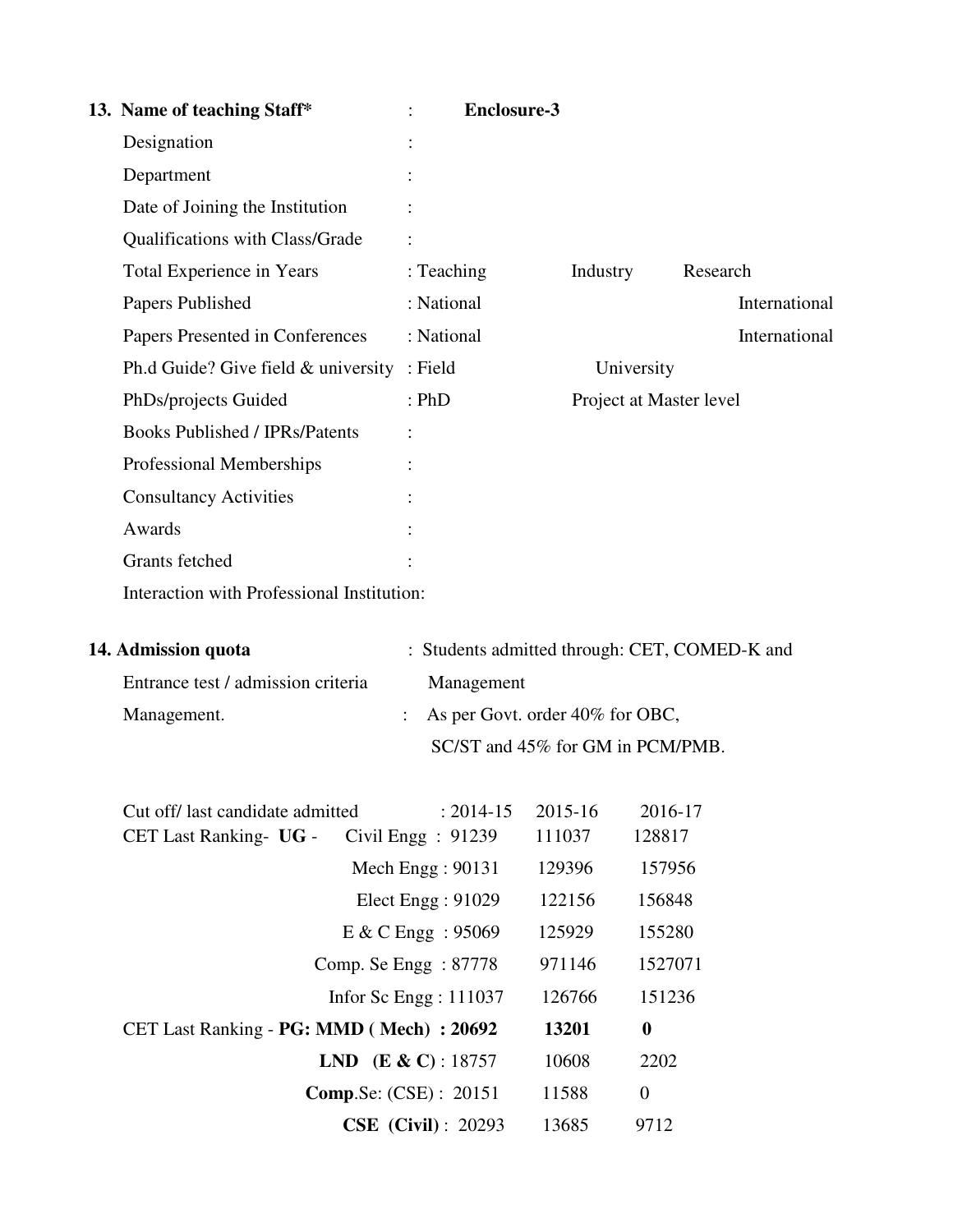| Fees in rupees            | : As per Government of Karnataka           |
|---------------------------|--------------------------------------------|
| Number of Waivers offered | $\therefore$ NIL                           |
| <b>Admission Calendar</b> | : As per Government of Karnataka Scheduled |
| PIO quota                 | : No                                       |

| 15. Infrastructural information           | : Enclosure-4 (Photos)                                                 |  |
|-------------------------------------------|------------------------------------------------------------------------|--|
|                                           | Classroom/Tutorial Room facilities: 26 Class Rooms of size 80 Sqm each |  |
|                                           | 6 Tutorial Rooms of Size 40 Sqm each                                   |  |
| Laboratory details                        | : 48 Laboratories, with various sizes                                  |  |
| <b>Computer Centre facilities</b>         | : One central computer center of size 150 sqm.                         |  |
| Library facilities                        | : Yes                                                                  |  |
|                                           | Auditorium/ Seminar Halls / Amphi: 4 Seminar Halls with various sizes  |  |
| Cafeteria                                 | : $328.65$ Sqm                                                         |  |
| <b>Indoor Sports facilities</b>           | : Table Tennis, Shuttle Court, Carom Board, Chess                      |  |
| <b>Outdoor Sports facilities</b>          | : Cricket Ground, Foot Ball Ground, Ball Badminton                     |  |
|                                           | Court, Volley Ball Court, Basket Ball Ground,                          |  |
|                                           | Throw Ball Ground, Gymnasium facilities                                |  |
|                                           | 104 Sqm. With all Gymnasium facilities                                 |  |
| Facilities for disabled                   | $---$                                                                  |  |
| Any other facilities                      | : Bank, ATM facilities, Post office, parking place                     |  |
|                                           | RO Plant, College Buses, Generators,                                   |  |
| 16. Boys Hostel                           | : 6664.00 Sqm. 3 per Room 72 Nos.                                      |  |
|                                           | 4 Per room 72 Nos.                                                     |  |
| Girls Hostel                              | : 5562.00 Sqm 3 per Room 92 Nos.                                       |  |
| Medical & other Facilities at Hostel: Yes |                                                                        |  |
| <b>17. Academic Sessions</b>              | : Odd and Even Semester                                                |  |
| Examination system, Year / Sem            | : Semester system                                                      |  |
| Period of declaration of results          | : Depends on university                                                |  |
| 18. Counseling / Mentoring                | : yes                                                                  |  |
| <b>Career Counseling</b>                  | : Yes                                                                  |  |
| Medical facilities                        | : Yes                                                                  |  |
| <b>Student Insurance</b>                  | : Yes                                                                  |  |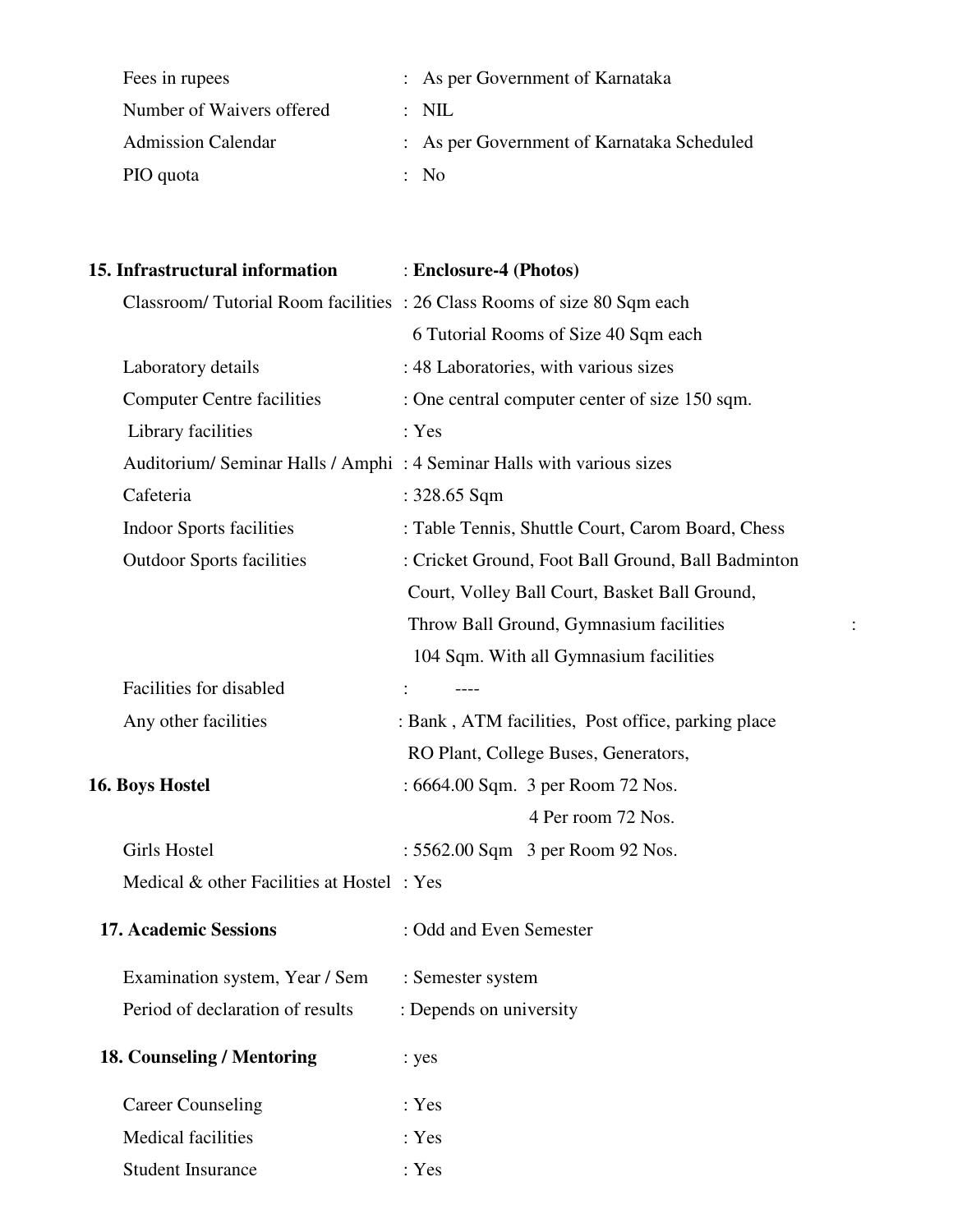| <b>19. Students Activities Body</b>    | : $Yes$ |
|----------------------------------------|---------|
| Cultural activates                     | : Yes   |
| Sports activities                      | : Yes   |
| Literary activities                    | : Yes   |
| Magazine / Newsletter                  | : Yes   |
| <b>Technical activities/ Tech Fest</b> | : Yes   |
| <b>Industrial Visits / Tours</b>       | : Yes   |
| Alumni activities                      | : Yes   |

#### **20. Name of the information Officer for RTI**: Dr. B Shivakumara

| Designation                | : Principal                |
|----------------------------|----------------------------|
| Phone number with STD code | $: 08373 - 266343, 262075$ |
| Fax number with STD code   | $: 08373 - 266427$         |
| Email                      | : principal@stjit.net      |

CAY= Current Academic year \*Repeat this template for each department / staff. #Repeat this template for additional quota, if any. Add photographs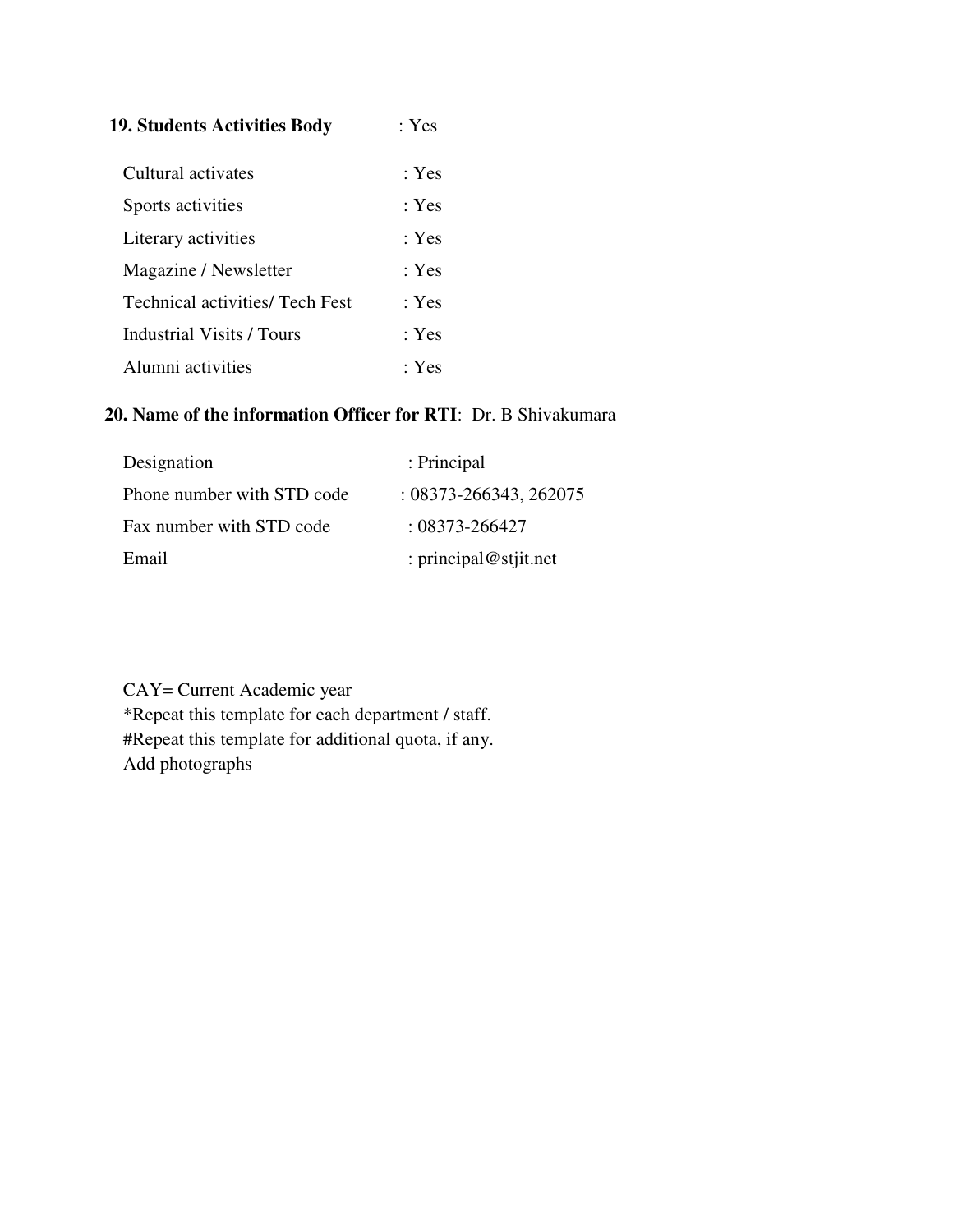Sri Taralabalu Jagadguru Education Society, Sirigere.

### S T J INSTITUTE OF TECHNOLOGY, RANEBENNUR-581 115

#### GOVERNING COUNCIL MEMBERS

| SI <sub>No</sub> | <b>Name and Address</b>                                                                                                                            | <b>Designation</b>  | <b>Phone No</b>                                  |
|------------------|----------------------------------------------------------------------------------------------------------------------------------------------------|---------------------|--------------------------------------------------|
| $\mathbf{1}$     | Sri Shivaprakasha Shivachary swamiji<br>Anubha Mantapa<br>Davanagere-577004                                                                        | Charmin             | 08192-22117<br>08192-220017                      |
| $\overline{2}$   | Prof. B Siddalingaiah<br>Retd. Professor<br>3482,3rd main, MCC Block, Davanagere- 577 004                                                          | Member              | 08192-223383                                     |
| 3                | Sri S S Patil<br>President<br>Sarvagna Smaraka Samiti, Hirekerur, Haveri Dist.                                                                     | Member              | 08376-292244 (R)<br>08376-292372(0)              |
| 4                | Sri Kenchappa K<br>Retd CEO, ZP, Government of Karnataka<br><b>Chief Executive Officer</b><br>STJE Society, Sirigere-577541, Chitradurga Tq & Dist | Member              | 08194-268829<br>94483-41005                      |
| 5                | Sri Vrushabendrappa Y<br>Retd Princapal<br>#1653/30, Akshaya Nilaya, S S Badavane<br>Shamanur Road, Davanagere-57704                               | Member              | 94483-93144                                      |
| 6                | Sri Sannagowdar B S<br>#22/0428.1st Cross, Vinayaka Nagar<br>Ranebennur - 581115, Haveri Dist                                                      | Member              | 08373-267596<br>94489-90662                      |
| $\overline{7}$   | <b>Regional Officer</b><br>AICTE-South west Regional Committee. Bangalore<br>University Campus P K Block Palace Road, Bangalore-560 009            | Member              | 080-22205979<br>080-22205919                     |
| 8                | Director of Technical education Govt. Of Karnataka.<br>Bangalore-560 001                                                                           | Member              | 080-2266184<br>080-2200291                       |
| 9                | Dr. M K Murulidhar,<br>Princial<br>R R Institute of Technology Bangalore,<br>(VTU Nominee)                                                         | Member              | 080-28391555<br>080-283962130                    |
| 10               | Dr. Vamadevappa B<br>#1660/41, Manogna, 12 <sup>th</sup> Cross Taralabalu Extension<br>Davanagere-577005                                           | Member              | 9448317451                                       |
| 11               | Prof. Chandrappa T<br>HOD, Dept. of Electrical & Electronics<br>STJ Institute of Technology, Ranebennur-581115                                     | Member              | 98866-75298                                      |
| 12               | Prof. D Basavarajappa<br>HOD, Dept. of Mathematics<br>STJ Institute of Technology, Ranenennur-581115                                               | Member              | 94804-10614                                      |
| 13               | Dr. B Shivakumara<br>Principal<br>STJ Institute of Technology,<br>Ranebennur-581 115                                                               | Member<br>Secretary | 9448112798<br>08373-266343(o)<br>08373-269083(R) |